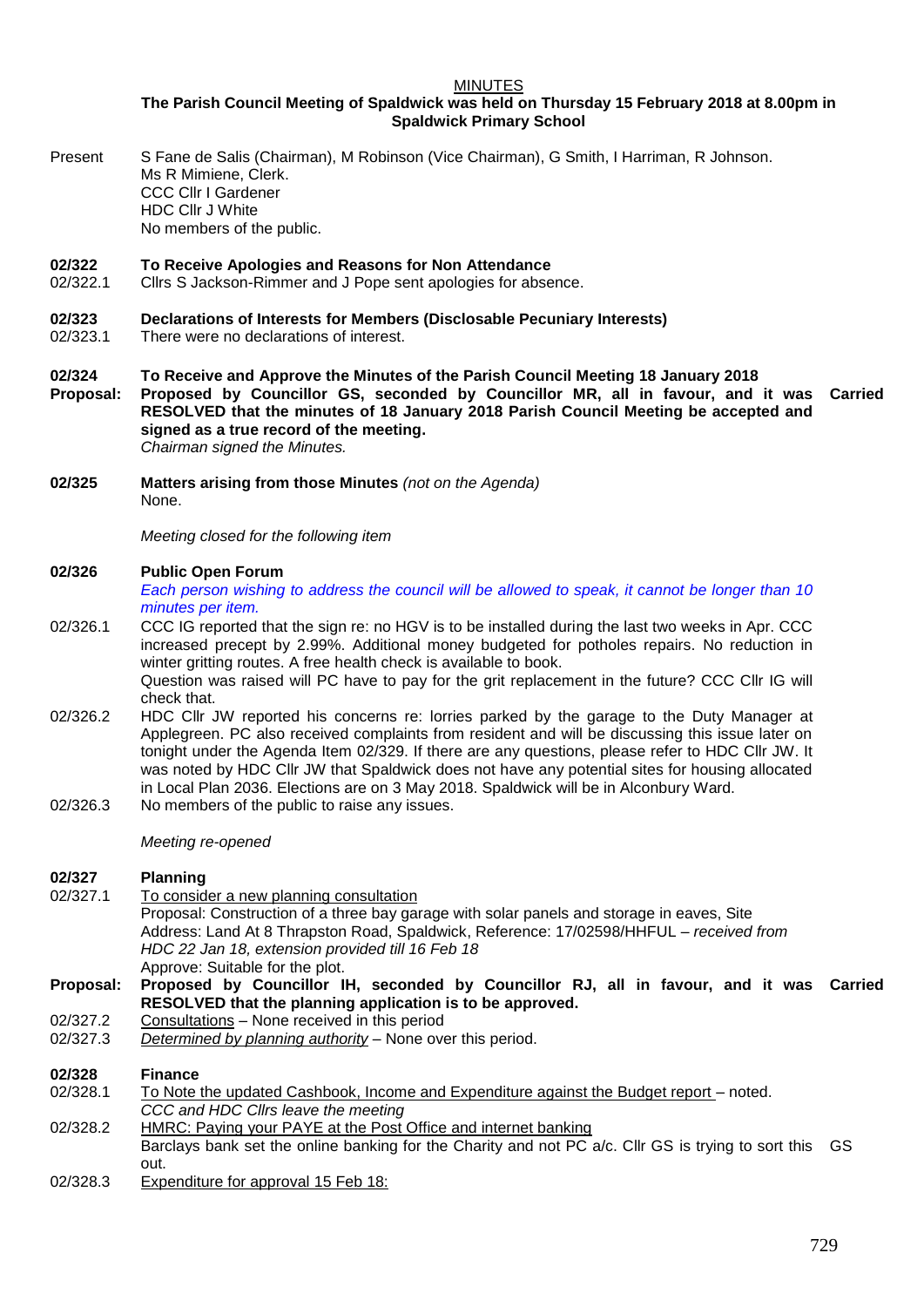| <b>Date</b>        | <b>Cheque</b><br>No.                                                                                                                                                                                                                                                                                                                                                                                                                                                                                                                                                                                                       | <b>Payee and Description</b>                                                                                                                                                                                                                                                                                                                                                                                                                                      | <b>Amount</b>                    |                                    |
|--------------------|----------------------------------------------------------------------------------------------------------------------------------------------------------------------------------------------------------------------------------------------------------------------------------------------------------------------------------------------------------------------------------------------------------------------------------------------------------------------------------------------------------------------------------------------------------------------------------------------------------------------------|-------------------------------------------------------------------------------------------------------------------------------------------------------------------------------------------------------------------------------------------------------------------------------------------------------------------------------------------------------------------------------------------------------------------------------------------------------------------|----------------------------------|------------------------------------|
| 15 Feb 18          | 749                                                                                                                                                                                                                                                                                                                                                                                                                                                                                                                                                                                                                        | R Mimiene, Clerk wages Feb 18                                                                                                                                                                                                                                                                                                                                                                                                                                     | £181.12                          |                                    |
|                    |                                                                                                                                                                                                                                                                                                                                                                                                                                                                                                                                                                                                                            | Note: Due to notification received from HMRC regarding the the tax refund<br>of £96.32 in Jan 18, the further tax deductions from Clerk's wages will not<br>be sent to HMRC until the amount due moves from negative to positive.                                                                                                                                                                                                                                 |                                  |                                    |
| 15 Feb 18          | 750                                                                                                                                                                                                                                                                                                                                                                                                                                                                                                                                                                                                                        | HMRC: tax deductions from Clerk's Feb 18 wages                                                                                                                                                                                                                                                                                                                                                                                                                    | £28.00                           |                                    |
|                    |                                                                                                                                                                                                                                                                                                                                                                                                                                                                                                                                                                                                                            | £28 deducted from Clerk's pay in Feb 18 will not be sent to HMRC but will<br>be retained by SPC to reduce the amount overpaid as a result of tax code<br>change, thus changing the balance due to HMRC to -68.32. Similarly,<br>future months payments to HMRC will be withheld until the amount due                                                                                                                                                              |                                  |                                    |
|                    | 750                                                                                                                                                                                                                                                                                                                                                                                                                                                                                                                                                                                                                        | moves from negative to positive.                                                                                                                                                                                                                                                                                                                                                                                                                                  | £13.35                           |                                    |
| 15 Feb 18          |                                                                                                                                                                                                                                                                                                                                                                                                                                                                                                                                                                                                                            | R Mimiene, Expenses on running cost of PC Feb 18<br>Total:                                                                                                                                                                                                                                                                                                                                                                                                        | £222.47<br>amended to<br>£194.47 |                                    |
| Proposal:          |                                                                                                                                                                                                                                                                                                                                                                                                                                                                                                                                                                                                                            | Proposed by Councillor GS, seconded by Councillor IH, all in favour and it was RESOLVED<br>that the payments listed in 02/328.3 are to be paid with the above amendment.                                                                                                                                                                                                                                                                                          |                                  | Carried                            |
| 02/329<br>02/329.1 | Update regarding signage on A14 for no HGV's at Spaldwick Service Area<br>The sign to be obtained, as noted by CCC CIIr IG. PC will monitor.<br>Clerk noted that email from resident received re: Overnight parking of HGVs. PC discussed the<br>matter. It was agreed to reply to the resident. PC agreed that the garage is a private property but<br>PC also sought advice from CCC CIIr IG who has now confirmed that the sign re: no HGV is going<br>to be installed at the end of April. PC is still not sure of the wording of the sign.<br>Note since meeting: Clerk replied to the resident's query on 16 Feb 18. |                                                                                                                                                                                                                                                                                                                                                                                                                                                                   |                                  | <b>Clerk</b><br>PC<br>CCC CI<br>IG |
| 02/330             |                                                                                                                                                                                                                                                                                                                                                                                                                                                                                                                                                                                                                            | A new General Data Protection Regulation (GDPR) coming in force by 25 May 18,                                                                                                                                                                                                                                                                                                                                                                                     |                                  |                                    |
| 02/330.1           | workshop available to attend, to approve this training<br>Clerk is going to the training/workshop on GDPR run by CAPALC on 16 Mar 18. Training<br>approved by PC. Cost of £35.00 will be split between all 7 PCs Clerk is working for.                                                                                                                                                                                                                                                                                                                                                                                     |                                                                                                                                                                                                                                                                                                                                                                                                                                                                   |                                  |                                    |
| 02/331<br>02/331.1 | <b>Assets - Provision/Maintenance</b><br>Grass cutting season 2018<br>Map circulated to PC. PC have not heard from PC grass cutting contractor Fergusons re: any<br>price increase therefore assumes the price stays the same as last year. If there is no price<br>increase PC will stay with the current contractor (Fergusons). Clerk to email the contractor and<br>check that.<br>Note since meeting: Email sent to contractor.                                                                                                                                                                                       |                                                                                                                                                                                                                                                                                                                                                                                                                                                                   |                                  | Clerk                              |
| 02/331.2           | Play Area hedge cutting, future plan<br>Clerk provided the map. Areas that need attention were marked on the map. Clrek to seek 3<br>quotes re: hedge cutting.<br>Other Overgrown hedges:                                                                                                                                                                                                                                                                                                                                                                                                                                  |                                                                                                                                                                                                                                                                                                                                                                                                                                                                   |                                  |                                    |
| 02/331.3           |                                                                                                                                                                                                                                                                                                                                                                                                                                                                                                                                                                                                                            | 1) Vegetation at the rear of the property at 36 Ferriman Road – To consider adding to grass<br>cutting map for the next season.<br>Open space area. Agreed to get 3 quotes. 1 cut a year before the birds nesting season is<br>preferable or as advised/suggested by the contractors. Clerk to seek Fergusons, CGM and<br>Antony Abbs for a quote. Cllr SFdS is happy to meet contractors on site.<br>Note since meeting: Clerk emailed contractors on 20 Feb 18. |                                  | Clerk<br><b>SFdS</b>               |
| 02/331.4           |                                                                                                                                                                                                                                                                                                                                                                                                                                                                                                                                                                                                                            | Monthly Ferriman Road Play Area's Inspection forms; Prices for the sign 'No Dogs'.<br>Inspection ticklist for Feb received.                                                                                                                                                                                                                                                                                                                                       |                                  | <b>SFdS</b>                        |
| Proposal:          |                                                                                                                                                                                                                                                                                                                                                                                                                                                                                                                                                                                                                            | PC agreed to spend around £10.00 for the sign 'Do Dogs, except the Guide Dogs'.<br>Proposed by Councillor SFdS, seconded by Councillor GS, all in favour and it was<br>RESOLVED that around £10.00 is to be spent on the sign for the play area.                                                                                                                                                                                                                  |                                  | <b>Carried</b>                     |
| 02/331.5           |                                                                                                                                                                                                                                                                                                                                                                                                                                                                                                                                                                                                                            | War memorial, further update<br>Cllr GS chased the contractor.                                                                                                                                                                                                                                                                                                                                                                                                    |                                  | GS                                 |
| 02/332<br>02/332.1 |                                                                                                                                                                                                                                                                                                                                                                                                                                                                                                                                                                                                                            | Highways, footpaths, byways, gritting bin, trees, etc<br>Grit bins were refilled as requested.                                                                                                                                                                                                                                                                                                                                                                    |                                  |                                    |
| 02/332.2           |                                                                                                                                                                                                                                                                                                                                                                                                                                                                                                                                                                                                                            | Potholes on the bridge – at the start of fly over, Thrapston Road. Clerk to report.<br>Note since meeting: Clerk reported onto CCC online reporting system on 16 Feb 18.                                                                                                                                                                                                                                                                                          |                                  | Clerk                              |
| 02/332.3           |                                                                                                                                                                                                                                                                                                                                                                                                                                                                                                                                                                                                                            | Loose kerb on the top of East band off slip from A14, Barham Rd. Clerk to report.<br>mooting: Clark ronarted anto CCC online ronarting                                                                                                                                                                                                                                                                                                                            |                                  | Clerk                              |

llr

- 
- *Note since meeting: Clerk reported onto CCC online reporting system on 16 Feb 18.*